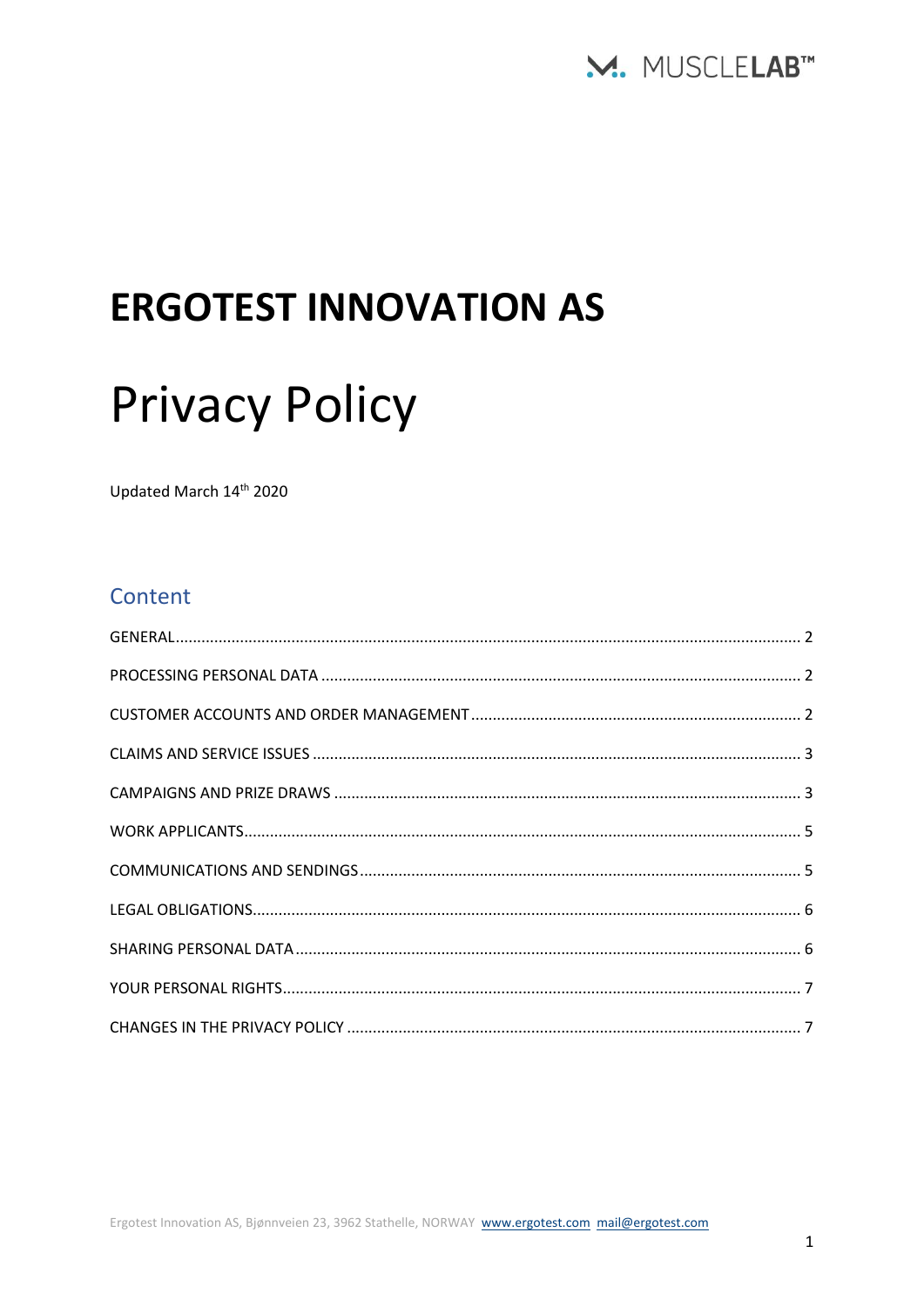

#### <span id="page-1-0"></span>**GENERAL**

Ergotest Innovation AS (hereafter also "we", "us" or "our") consider the integrity and privacy of all individuals in the highest regard of seriousness, ensuring our customers and visitors to safely and securely use our platforms. This privacy policy lists all information regarding how we collect, handle and store your personal data, as well as highlighting your personal rights and in what ways you may use these rights. The policy is established in accordance with the new EU/EEA data regulation GDPR (General Data Protection Regulation), and aimed towards our customers, both present and future, work applicants as well as visitors on any of our platforms. For questions regarding our handling of personal data, please contact us vi[a GDPR@ergotest.com.](mailto:GDPR@ergotest.com)

#### <span id="page-1-1"></span>PROCESSING PERSONAL DATA

We handle all personal data that is collected in a responsible, secure and correct way in order for you to feel safe when visiting our platforms and purchasing our merchandise. Ergotest Innovation AS as a data controller is responsible, in regards to current laws and regulations, to ensure this handling by securing the data processed.

Personal data includes all types of information that can be identified, either separately or in combination, with a specific human being. For instance, this can be personal data such as name, personal identification number, email address or residential address. Regardless of what data we collect and process we make sure that the data is securely handled, structured and stored in any of our databases. We may transfer data between several different databases, although still handled in the same responsible, secure and correct way regardless of the location.

#### <span id="page-1-2"></span>CUSTOMER ACCOUNTS AND ORDER MANAGEMENT

Ergotest Innovation AS is obliged to handle and store a variety of personal data when selling merchandise, in order to finalize orders and shipments, as well as to ensure warranties for the goods sold. If we do not get consent from our customer to collect, store and process their personal data, we will not be able to fulfil our obligations and finalize the order. Therefore, our customers have to agree upon our terms in order to make a purchase. The purchase will be denied if consent is not given to us for handling the personal data needed.

In order to communicate information regarding an order placed to us, we have to store some contact details. The type of order information shared can be in form of quotes, order responses, delivery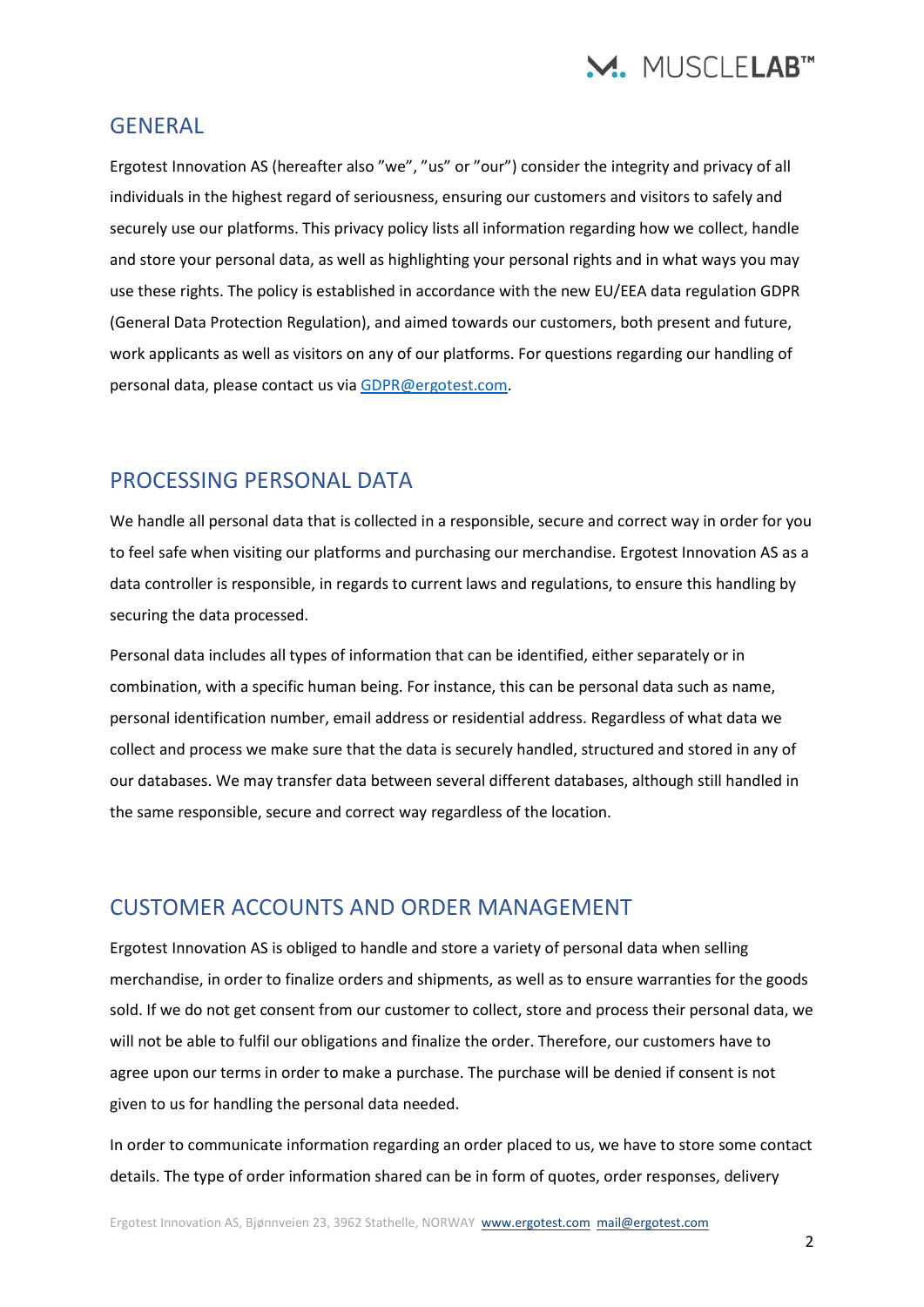

advices and all documentation connected to invoicing. The type of personal data that may be stored for an order are the following:

- Name
- Billing address
- Delivery address
- Phone number
- Email address

An order is active in our databases until all products have been shipped from our ware house and will after that be archived. Ergotest Innovation AS stores archived orders to secure that the delivery have been successful and finalized, as well as to handle any potential returns, complaints or warranty claims.

# <span id="page-2-0"></span>CLAIMS AND SERVICE ISSUES

When Ergotest Innovation AS receive complaints, claims and service issues we need to collect, store and process some personal data to fulfil our services. If consent is not given for us to store this personal data, it will be removed from our databases when the issue is closed. However, if consent is given we will store the personal data until further notice or until the warranty has expired for the issued product. The type of personal data that may be stored for complaints, claims and service issues are the following:

- Name
- Billing address
- Delivery address
- Phone number
- Email address

#### <span id="page-2-1"></span>CAMPAIGNS AND PRIZE DRAWS

Ergotest Innovation AS offer different campaigns and prize draws for our customers, their customers and/or other consumers. To take part of a campaign or prize draw we need to collect and store certain personal data until the offer is completely finalized on our behalf. Parts of the personal data will be removed from our databases, apart from information included in our business transactions. Read more about our legal obligations in chapter 2.6. Therefore, we need your consent to handle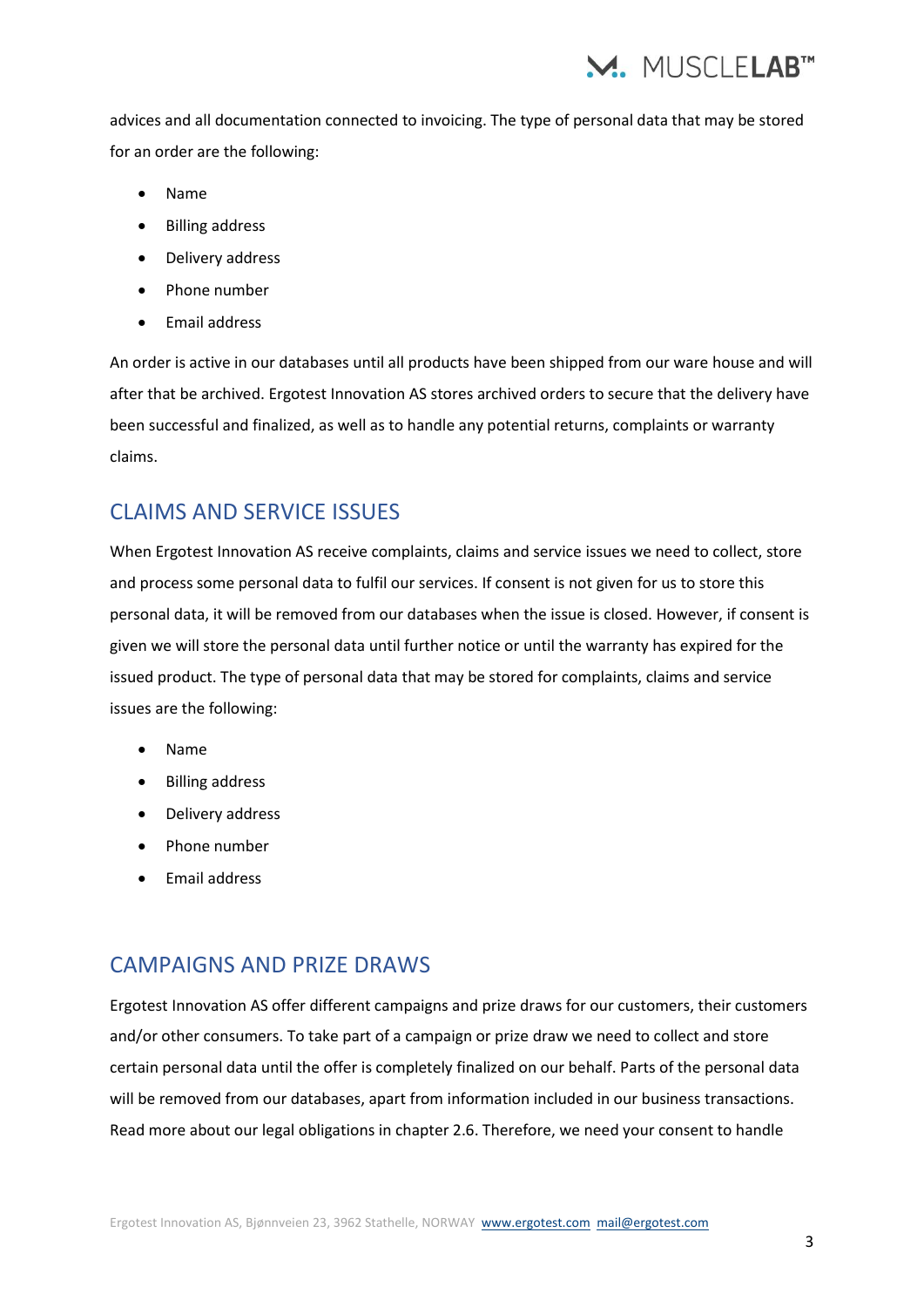

your personal data during this period, in order for you to take part of the offer. The type of personal data that may be stored for campaigns and prize draws are the following:

- Name
- Billing address
- Delivery address
- Phone number
- Email address
- Bank account details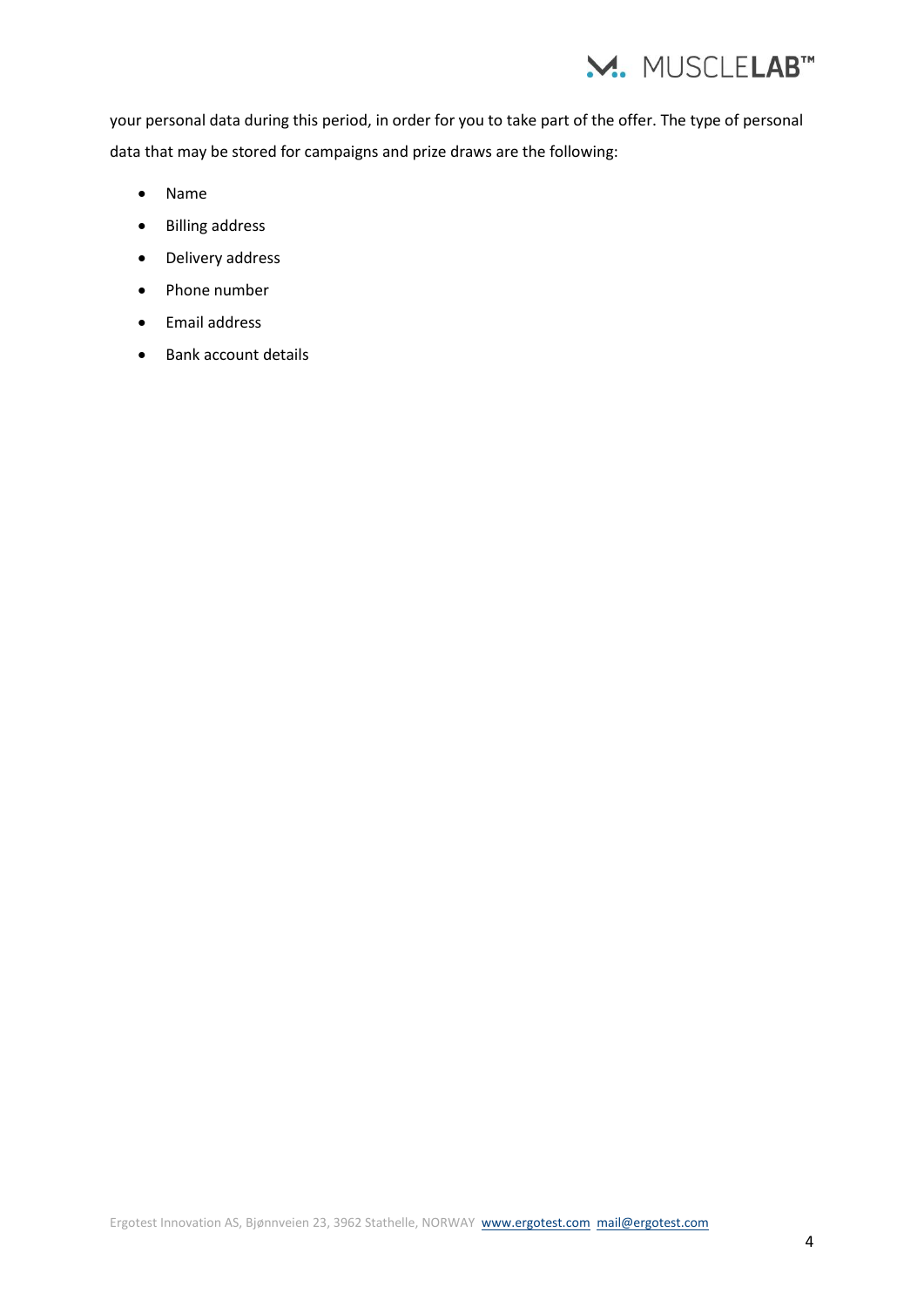

#### <span id="page-4-0"></span>WORK APPLICANTS

When we receive work applications, we store these during the period where the matter is ongoing. If the application is rejected, we will remove the information received and store nothing in any of our databases, neither physically nor digitally, unless the applicant gives their consent for us to store the information for future needs. If the application is approved and the applicant starts working for us, we will move the personal data to our databases, where it is stored out of legal basis, as long as the employment continues. After the employment is terminated, we remove all information unnecessary for us to store, saving only data connected to legal obligations. The type of personal data that may be stored for work applications are the following:

- Personal identification number
- Name
- Residential address
- Phone number
- Email address

# <span id="page-4-1"></span>COMMUNICATIONS AND SENDINGS

Ergotest Innovation AS holds a registry over contact details, used to communicate general information, information about new software releases, advertisement, campaigns, etc. In this registry, we store personal data for individuals, both consumers and company representatives. Beyond that, we also store if the person want to receive information from us, which controls our communication between them and us. If consent is given to store personal data and communicate information via email, we will do so until further notice. The type of personal data that may be stored in our contact registry are the following:

- Name
- Delivery address
- Phone number
- Email address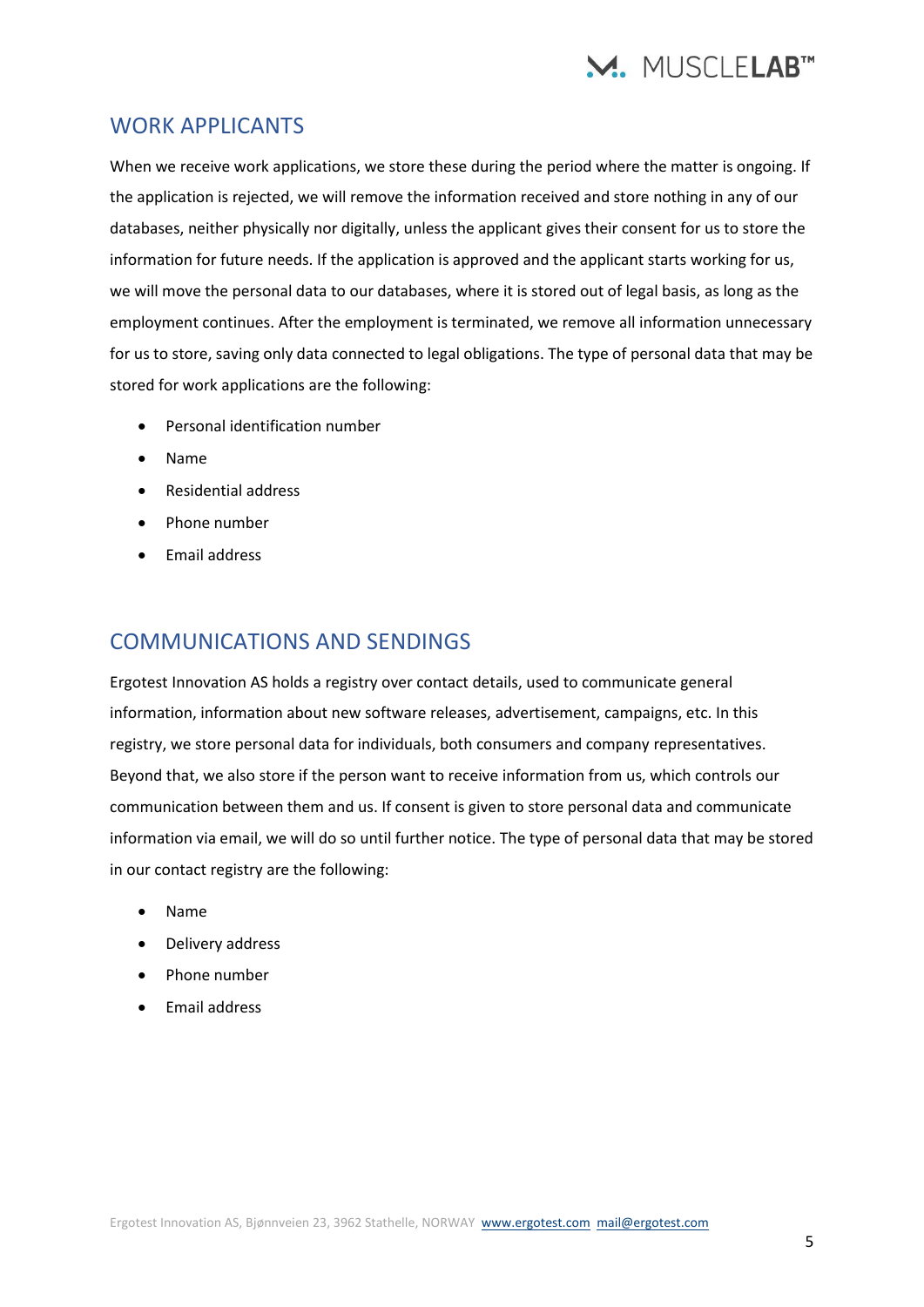

# <span id="page-5-0"></span>LEGAL OBLIGATIONS

Ergotest Innovation AS is obliged by law like all other companies to store business transactions between our customers and us, based on current laws and regulations. If the necessary details are not given to us, we cannot fulfil our legal obligations and therefore not carry out any business transaction between our customers and us. The type of personal data that may be stored in our business transactions are the following:

- Personal identification number
- Name
- Billing address
- Delivery address
- Phone number
- Email address

### <span id="page-5-1"></span>SHARING PERSONAL DATA

Ergotest Innovation AS have several business relations with external partners, whom may get access to some selected information from our databases. We have agreements between them and us, where they follow the same regulations both them and us are obliged to uphold. Ergotest Innovation AS controls who has access to personal data at our partners and can therefore be handled in the same responsible, secure and correct way. We give our partners access to parts of our databases out of the following reasons:

- Support & troubleshooting
- Development
- Maintenance
- Upgrades and implementations
- Finalizing shipments